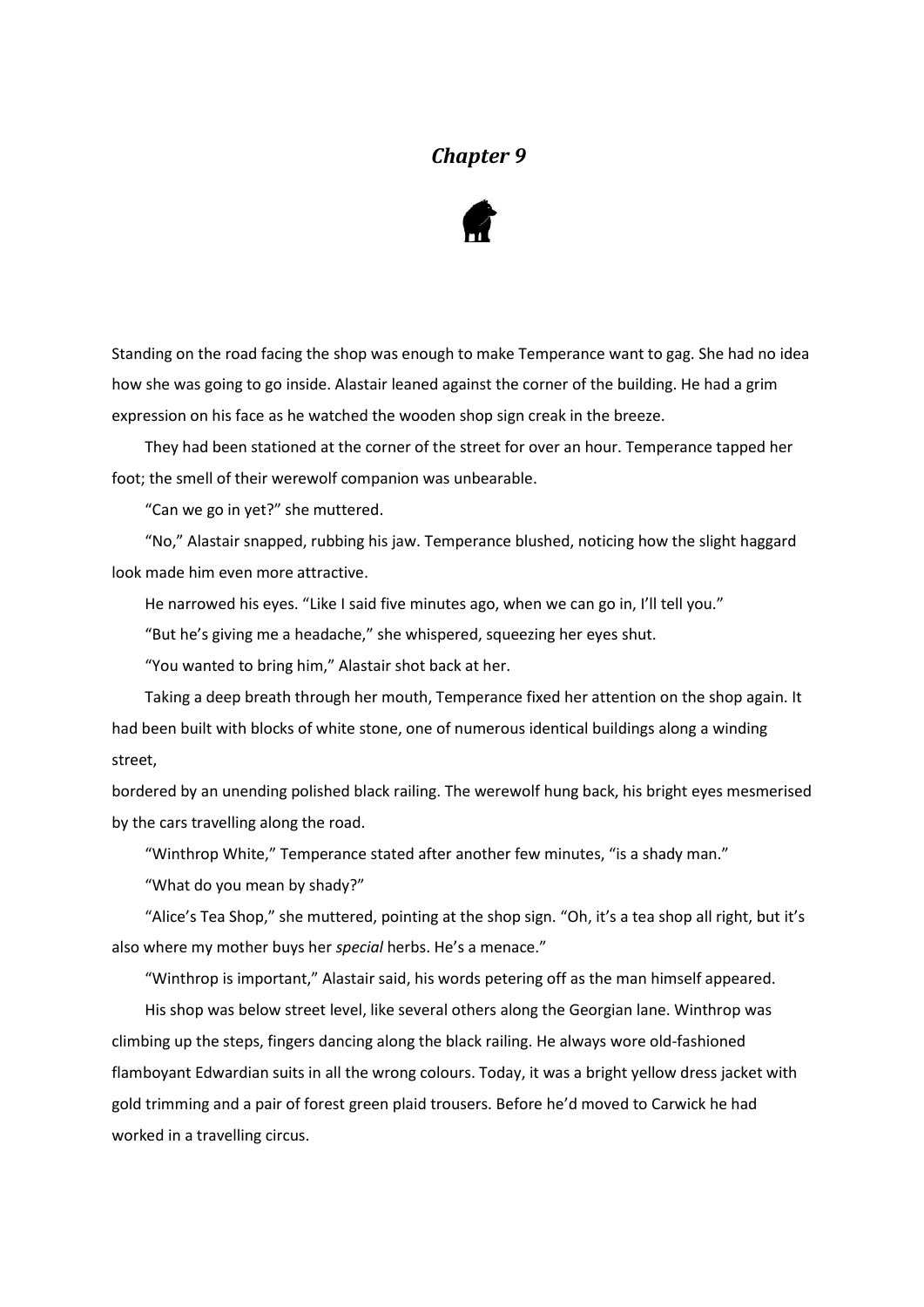Despite this adventurous profession, he had settled down and opened his shop on Threadneedle Street, a very respectable address. The name of the shop was very misleading, it sounded quaint and touristy; it was anything but. It was full of people in search of very dubious, though still somehow legal, drugs. The place stank of incense and strange herbs. Her mother had been taking her there since she was a child. And she hated it.

The smell of the place had always sickened everyone in the family but Adora. Pratchett had visited the shop only three times in his life. Crispin also despised the place.

Winthrop stepped out onto the street and leaned against the gates. He was smoking, like always. Two people followed after him. They batted away the smoke. One of them started gagging and had to turn aside, taking huge wheezing gasps.

"Aren't they...?"

"Police," Alastair nodded.

Winthrop rested his elbows between the sharp points on the railing. He ran a hand through his blond hair and stared at the two officers. The one gagging pulled upright, he said something that made Winthrop laugh. The officer's face was furious. His companion waved her hands trying to calm him then held out what looked like a picture to Winthrop. She jabbed at it making him take a closer look. He nodded, giving her a dashing smile.

The officer tapped her partner's arm and the two of them marched away down the street. As the woman turned, Temperance thought she saw her eyes flash silver. She blinked; convinced it was a trick of the morning sunlight. She turned her attention back to Winthrop, who had finished his cigarette.

"Drug bust," she stated in a firm voice. She thumped her fist into her other hand. "And rightly so!"

"Not this time," Alastair whispered.

Temperance frowned; Winthrop never seemed to get in trouble, though he always attracted attention. He was overt in style and character, but still very difficult to read. It was all for show, he was handsome and a flirt. Adora and her Wiccans loved him. He exuded sex and charm.

It was unnatural.

"So, is he one of *you*, then? I should have known. He always looked baffled and offended when I never fell under his spell like everyone else! It was like something hadn't worked properly."

Winthrop stubbed out his cigarette with the heel of his golden shoes and returned to his shop.

"His people have powerful pheromones," Alastair replied, drawing up to his full height and looking down at her. "But they only affect certain people. He doesn't depend on them. He prides himself on not needing to. He's considered very handsome."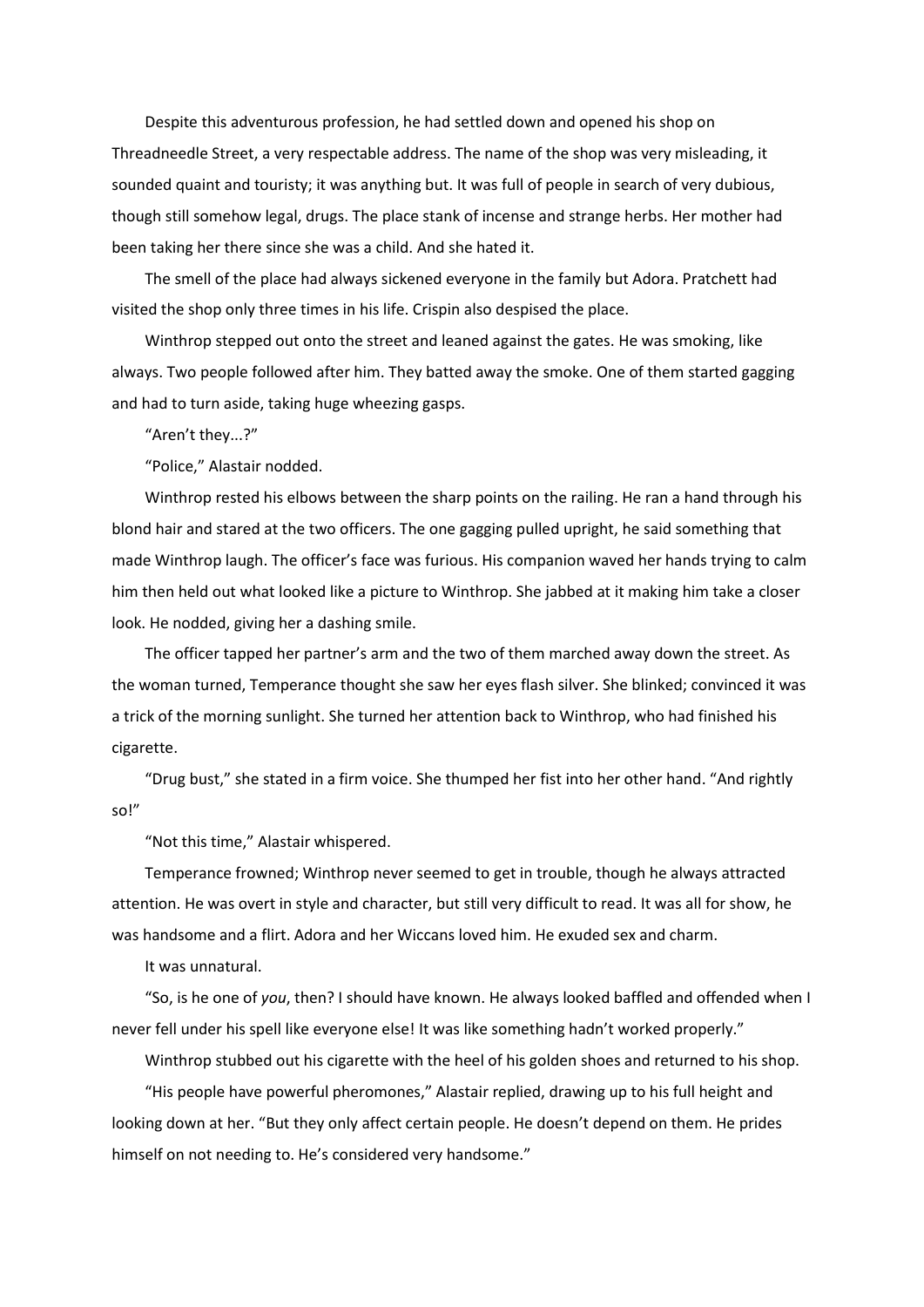"Oh. So you do know what a handsome man looks like?"

"I assume. Women seem to like him, generally - you're the exception I guess," Alastair shrugged.

"Some women might think you're handsome," she said.

He rolled his shoulders. "Maybe."

Temperance gave a snort of laughter that made the wizard look uncomfortable. "Why were the police visiting him if it wasn't a drug issue?"

"The police work for Sebastian and the Assembly. They know exactly who Winthrop is."

The werewolf crept closer to Temperance. She stepped away from the smell and heard him grunt. "Why would they talk to Winthrop?"

There was a break in the traffic. "Let's go," Alastair said, ignoring the question.

He reached out his hand; his cold fingers tightened over hers, pulling her up against him. She was glad that she had taken the plasters off of her hand that morning. Though there hadn't been much of a wound left. She was surprised it had healed so quickly. It must not have been as deep as she'd thought. All that remained were slight discolorations.

The werewolf hopped along beside them, wary of the traffic heading their way. Temperance heard him growling. One red car slowed to let them pass, the werewolf reached out to push it away from them. Its tyres screeched against the tarmac, the metal bonnet buckled under his fingers. Temperance grabbed him and darted away, without glancing back at the shouting driver. The werewolf looked up at her, his golden eyes widening.

His hands were rough to the touch, calloused. Far thinner than Alastair's; she could feel the bones of his fingers. There was something in his eyes, behind the confused animal; Temperance wondered how long it had been since he'd felt another's touch. They seemed to be pack animals, social, like normal wolves. And this man didn't have anyone. She pitied him. She gritted her teeth, trying to ignore it.

Alastair dropped her hand and went down to Winthrop's shop first. Temperance scanned the street. There were a few shoppers out, but it was never busy in the morning. Business didn't pick up until around lunchtime.

It was one of the most popular shops on Threadneedle Street. Well known for its expensive and curious drinks. Adora usually couldn't afford much more than a cup of tea and a scone. Winthrop White himself was good to her. But his kindness came at a price. He let her subsidise the costs of his herbs with her fortune-telling skills.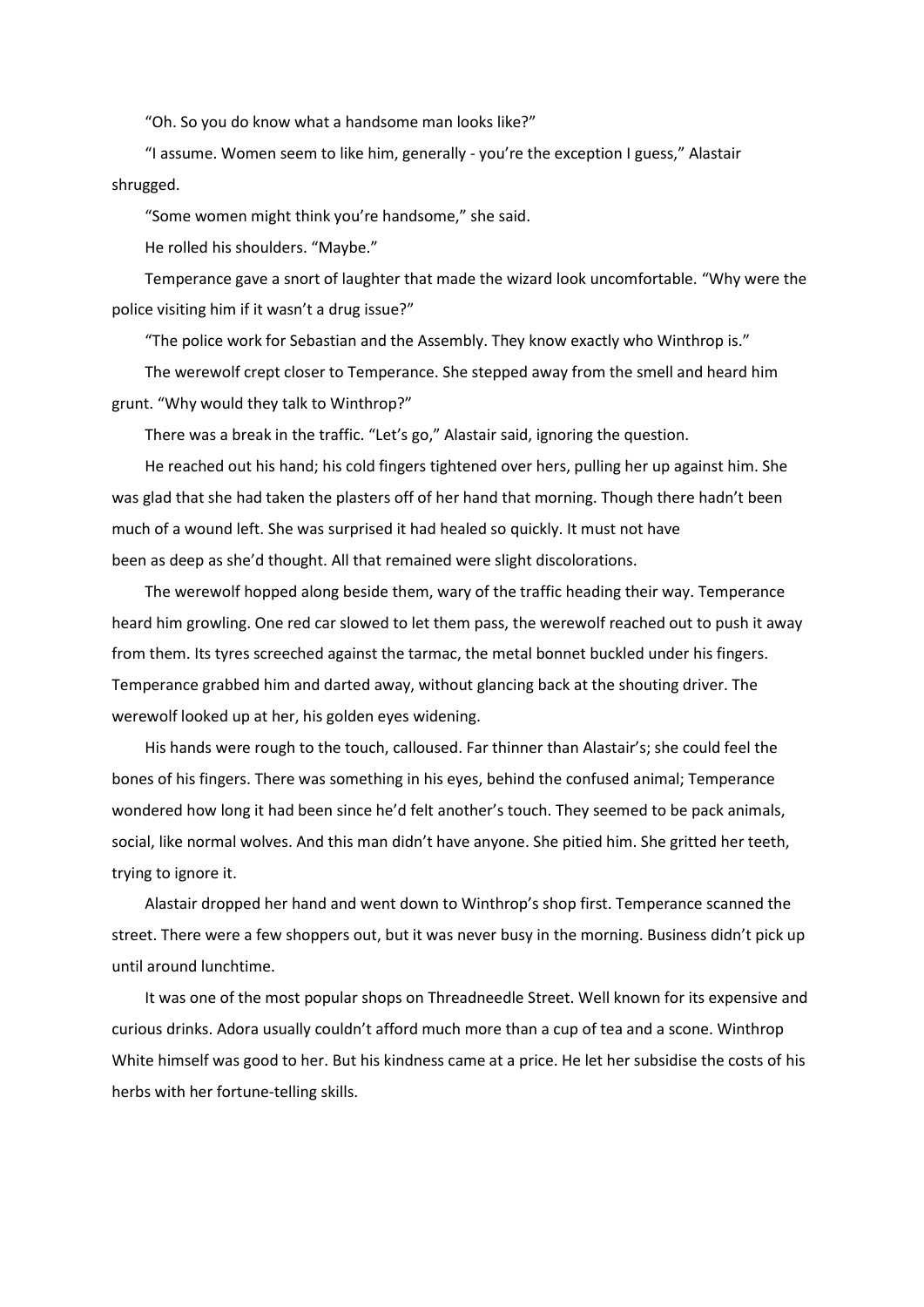Temperance gripped the wrought iron railing. She was sure he had been the one in the greenhouse yesterday and the reason her mother had abandoned her precious tarot cards. Adora had a habit of leaving

her *divining* things in a mess after Winthrop visited. As if she had somehow forgotten she had told anyone's fortune.

Temperance hesitated on the first step. The werewolf squeezed her hand and she looked up at him. He whined in the back of his throat. She stared at the entrance. She knew instinctively the moment she walked through the door that everything would change forever.

It opened and Alastair peered out at them. He clenched the doorknob. His black eyes narrowed on her, an urgent look on his face.

"Come on!" He glanced around, as if expecting Sebastian Bloodworth himself to pop up behind her. A gush of incense flooded out making Temperance cringe. Her eyes watered at the smell. She really hated the place.

The werewolf tightened his hold on her hand, pulling her down with him. Alastair watched, stepping aside to let them into the shop. He closed the door behind with a muffled click.

Temperance's eyes took a moment to adjust to the dim lighting. Winthrop's shop was notoriously dark; it was why he had so many chandeliers and lamps. The lights cast a warm glow over the floral patterned chairs, a mismatch of Victorian and Edwardian.

The tables were all polished wood, each with their own sterling silver cake and sandwich tiers. The lace cloths covering each surface were hand-embroidered, harking back to Threadneedle Street's past as a dressmaker's district. The shop itself was like an old fashioned Victorian sitting room. It was quaint and homely, yet it had a touch of erotic humour. There were lewd paintings hanging on the dull, tea coloured walls. They were bright and vivid by contrast, depicting alluring naked nymphs caught up in poses that always made

Temperance avert her eyes.

The tea shop had a touch of Mother Earth to it as well. The women were busty and brazen, very much like Adora and her friends during their festivals. In fact, there was one painting that hung behind the counter at the back of the room; just above the stacks of old apothecary shelves that housed Winthrop's special herbs.

It was a familiar hill, silhouetted by the full moon, with beautiful young women dancing naked around a roaring fire. It had been a gift, given to Winthrop years ago by the Wiccans, depicting them all in their younger days.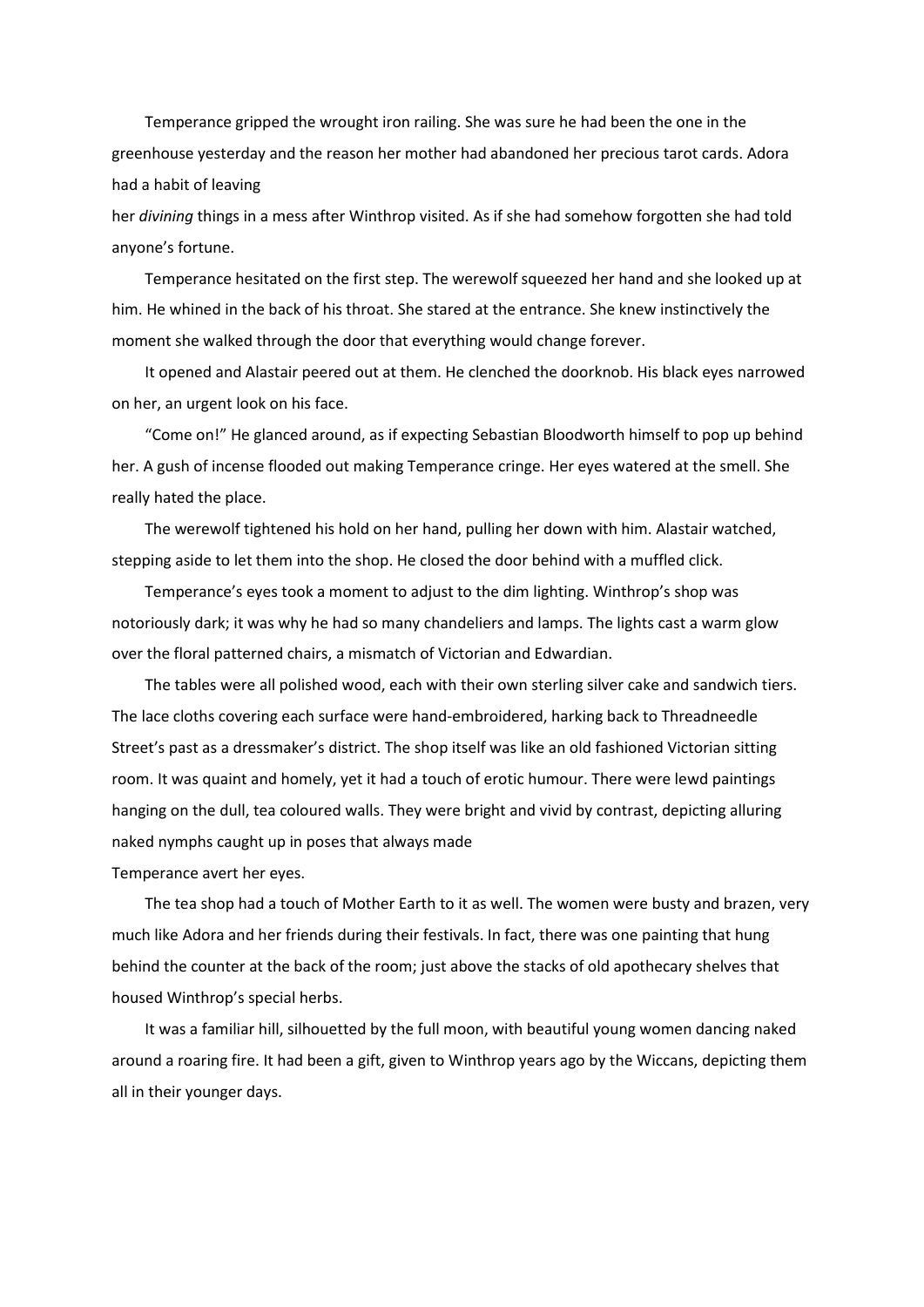Temperance rolled her eyes to the ceiling trying to look away from it. It was another reason she disliked Winthrop and his shop. He had no qualms about giving it pride of place where all the customers had to come to pay their bills.

Dropping her eyes to the front of the till she saw Winthrop sitting by the roaring fireplace. He tilted back in his chair, resting his feet on the low table in front of him. He was reading a newspaper, flicking through the pages in a lazy fashion.

"We're not open yet," he said, snapping the newspaper open wider and ignoring them.

Temperance glanced around noticing there was no one else in the shop. A short plump girl came out of the kitchen and walked behind the counter carrying several sprigs of herbs on a glass tray. When she noticed Alastair, her hands started to shake and she dropped everything.

Shattering glass made Winthrop jump.

"Damn it, Lucy!" he shouted, slamming his paper down in front of him. He had already turned as he stood to face her. The girl fell to her knees behind the counter in a splutter of apologies. Winthrop straightened up and a shudder ran through him.

"What is that smell?" he gasped, spinning around on his expensive golden shoes. He held a handkerchief to his nose, but it dropped away to reveal a scowl when he saw Alastair.

"Winthrop," the wizard said, with an ominous smile.

The other man slumped back into his chair. A bell rang furiously in the kitchen behind them. Winthrop raised a long elegant hand and clicked his fingers.

"Hurry up and get downstairs Lucy."

The girl placed the herbs on the counter and gathered up the last of the broken glass. "Yes sir," she mumbled, turning to go back into the kitchen.

Before she could, Winthrop clicked his fingers again. "Get me a smoke before you go - box seven, shelf five."

The girl struggled up onto a rickety footstool. She reached into the box and pulled out a finely rolled cigarette. She handed it across the counter into Winthrop's waiting hands, then scurried away.

Winthrop lit it up and indicated to the seat opposite. "Sit, Mr Byron," he drawled in his nonplussed manner. He loosened the tie at his neck, opening two buttons before leaning into Alastair. "What have you been up to?"

Before the wizard could draw a breath to answer, Winthrop had straightened away from him. His piercing blue eyes pinned Temperance where she stood. Knowing now what he was, she tightened her hold on the werewolf's hand. The man beside her gave her, what she thought, was a reassuring squeeze.

"What is Temperance doing here with you?"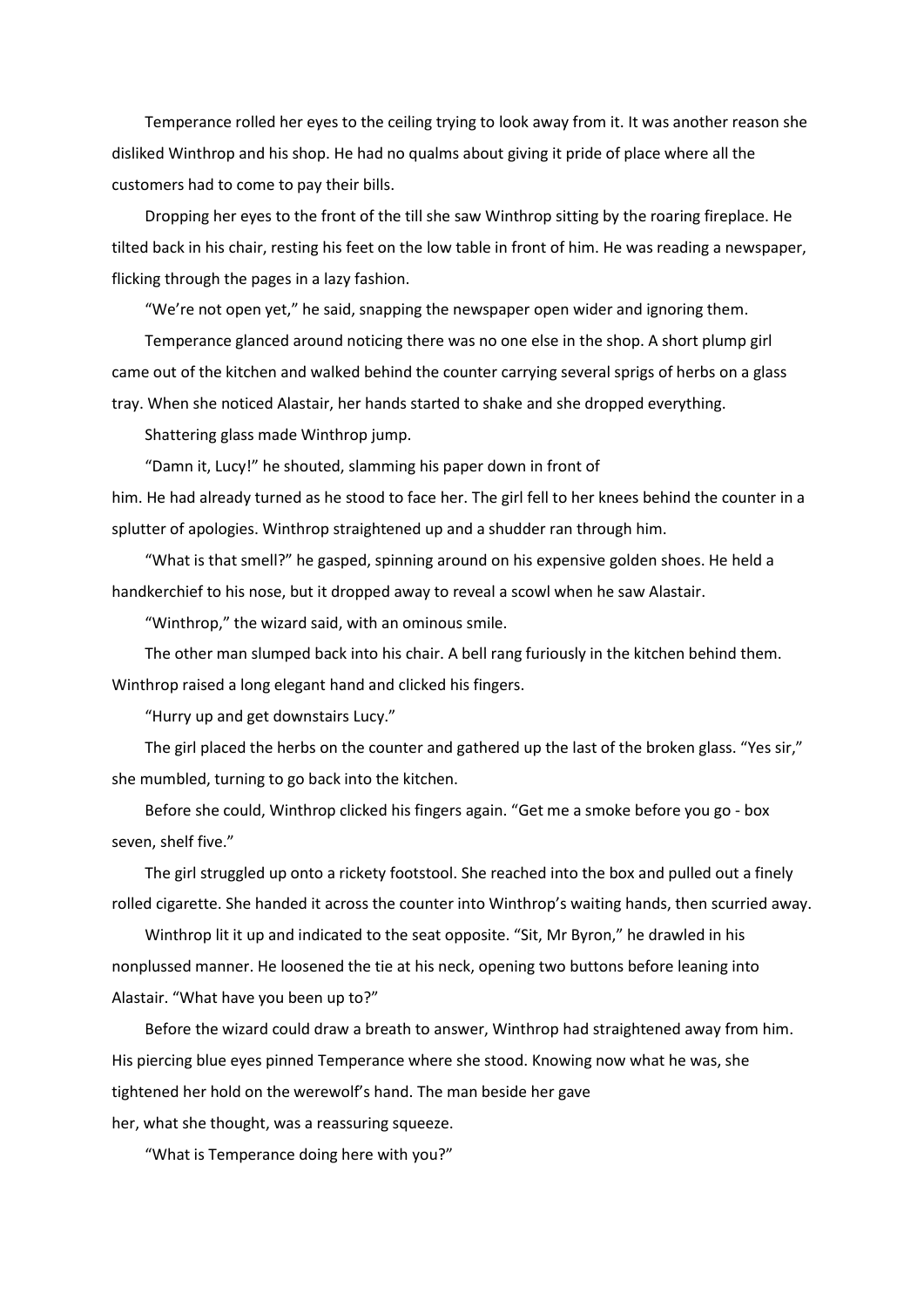Alastair jerked back in his seat to stare at her. Clearly he hadn't thought they'd be on a firstname basis. "You know her?"

Winthrop smiled but didn't answer him. "How is your mother Temperance? Did she have a busy night?"

"You should know," she muttered, trying to break eye contact and failing.

Winthrop did it for her. His eyes lingered on the werewolf for a second, and then with a sideways tilt of his head, his attention was back on Alastair.

"Adora's very useful around the winter solstice. I wonder, is Temperance as well? Is that why you two are on the run together? Did she help you kill that werewolf lupa and condemn poor Cyprian?"

There was a moment where the air felt frigid. The werewolf growled low in his throat. Then Alastair slammed his fist down on the table. A crack ripped through the wood.

"Don't push me," he warned. "Temperance has nothing to do with this. Cyprian was killed by werewolves after he came back from dealing with a criminal for the Assembly."

Winthrop leaned back. He puffed out a swirl of bluish-coloured smoke. Temperance gagged on the smell. Alastair batted it away. The werewolf however gave a loud snapping bark and dropped to his knees.

Winthrop rested his elbow on the table, drawing in another mouthful of smoke. He blew it out on top of the werewolf who curled against the carpet, unable to get up.

"What are you doing?" Temperance shouted, dropping down beside him.

"Werewolf repellent," Winthrop explained. "I always smoke for a reason littlest Levinthal." He stubbed out the offending cigarette.

"Did it help you with the police?" she wondered, staring at the last bit of smoke.

"They're very easy to repel, that lot. They think they can put a spin on anyone," Winthrop laughed. He turned back to Alastair. "They were looking for you and lovely Temperance here; never mentioned your wolf friend though. Why are *you* with a wolf Alastair?"

"He helped us," the wizard conceded after a pause.

Winthrop raised an eyebrow. "Why is Sebastian *really* looking for you?"

"He thinks I killed that lupa, but I didn't. I need to find out what's really going on. I need you to let me..."

"Yes," Winthrop said, batting his words aside. "You want to go down below and find out what's going on. So, now Temperance is in on a secret she should never have known about?"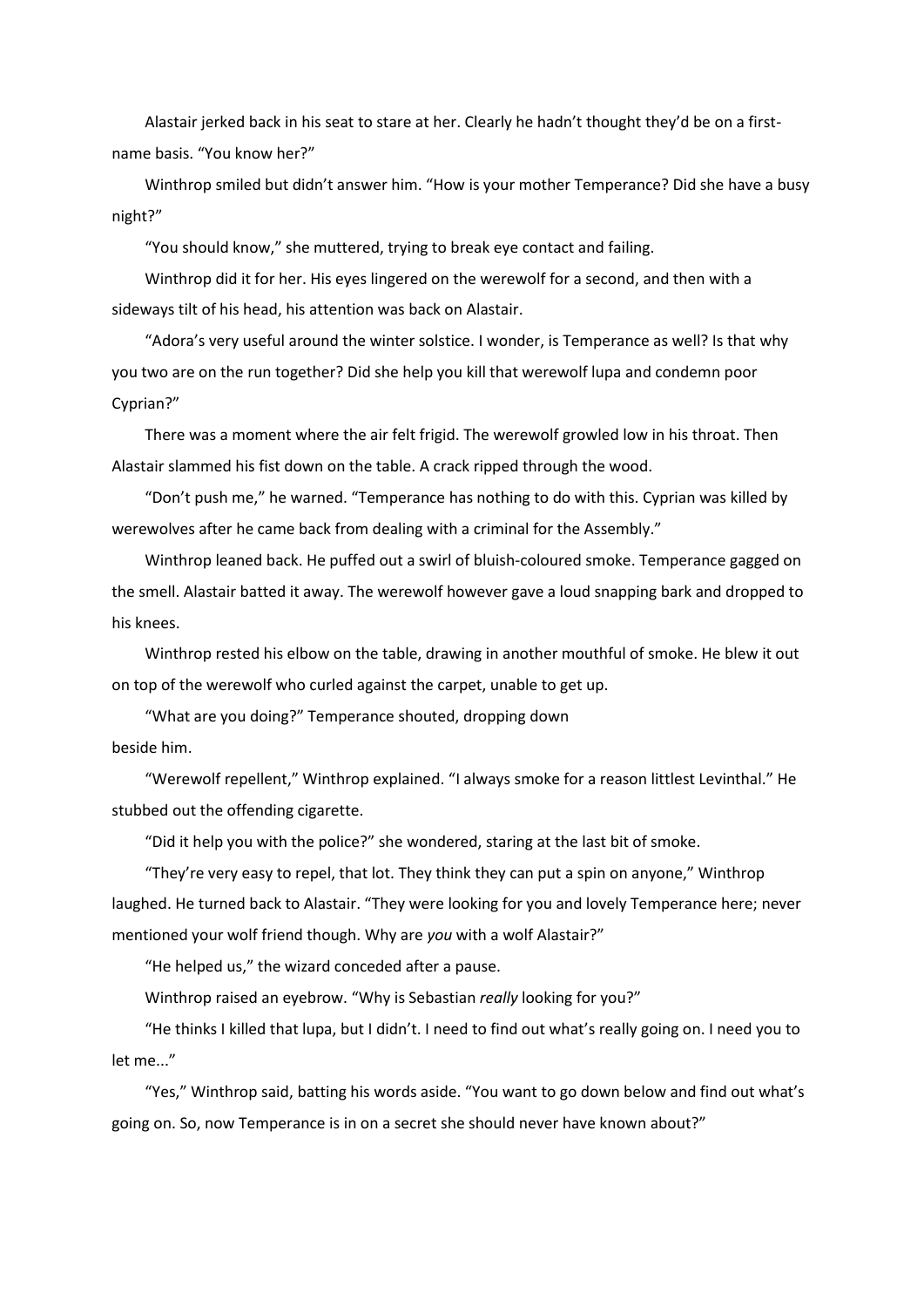"It was an accident," Alastair stated. "The werewolves attacked us, we had to run. She saw everything."

"Little Alice here is taking a trip down the rabbit-hole with you then," Winthrop mused. He pointed at Alastair. "That dolt Seth was the one that sent the police out to me specifically. I think he thought I was the weak link. That I would let you pass through my humble abode. Seth says to stay away from you, Alastair Byron."

"And what do you say?" the wizard asked.

There was a tense moment.

"Seth isn't the boss of me," Winthrop scoffed. He leaned back and

folded his arms. "You know I don't like the wizards; if you're on their bad side, I think I could start to like you a little. If Lucy and I get caught, we'll say you overpowered us."

"It was easily done," Alastair said, with a bright smile.

Winthrop snorted.

Temperance helped the werewolf to his feet. "What about cleaning him up?"

"He is rather *aromatic*. Think he'll turn into prince charming? But you've already got Alastair, how cruel you are! You have become very devious Temperance - a stunning enchantress." He leaned forward on the table as she stood. His eyes were hypnotic; there was a faint smell about him, roses and lilies. It was a perfume he always seemed to wear.

He kept his gaze trained on her face for several seconds. He always did this. Now she knew it was his pheromones he was testing.

Frustrated, Temperance snapped, "What?"

Winthrop gave a curious smile, sitting back in his chair. "Oh, you make my old, old heart beat faster."

Alastair stood up. His eyes were very cold when he looked at Winthrop. "Be careful who you play games with." His words made the werewolf straighten up beside Temperance.

Winthrop grimaced. "The Harpies Bathhouse; go there to fix up the wolf. But set up a meeting with *him* quickly, Alastair. Don't waste too much time. Seth will be down in a shot if he thinks you made it past one of us."

He waved them through to a door that led into a basement area. Temperance was surprised to realise he had one, considering he was at the very bottom of the building as it was. Winthrop closed the door

behind them, leaving Alastair to haul open a trapdoor in the floor.

"Where are we going?" Temperance asked. "Who's down there?"